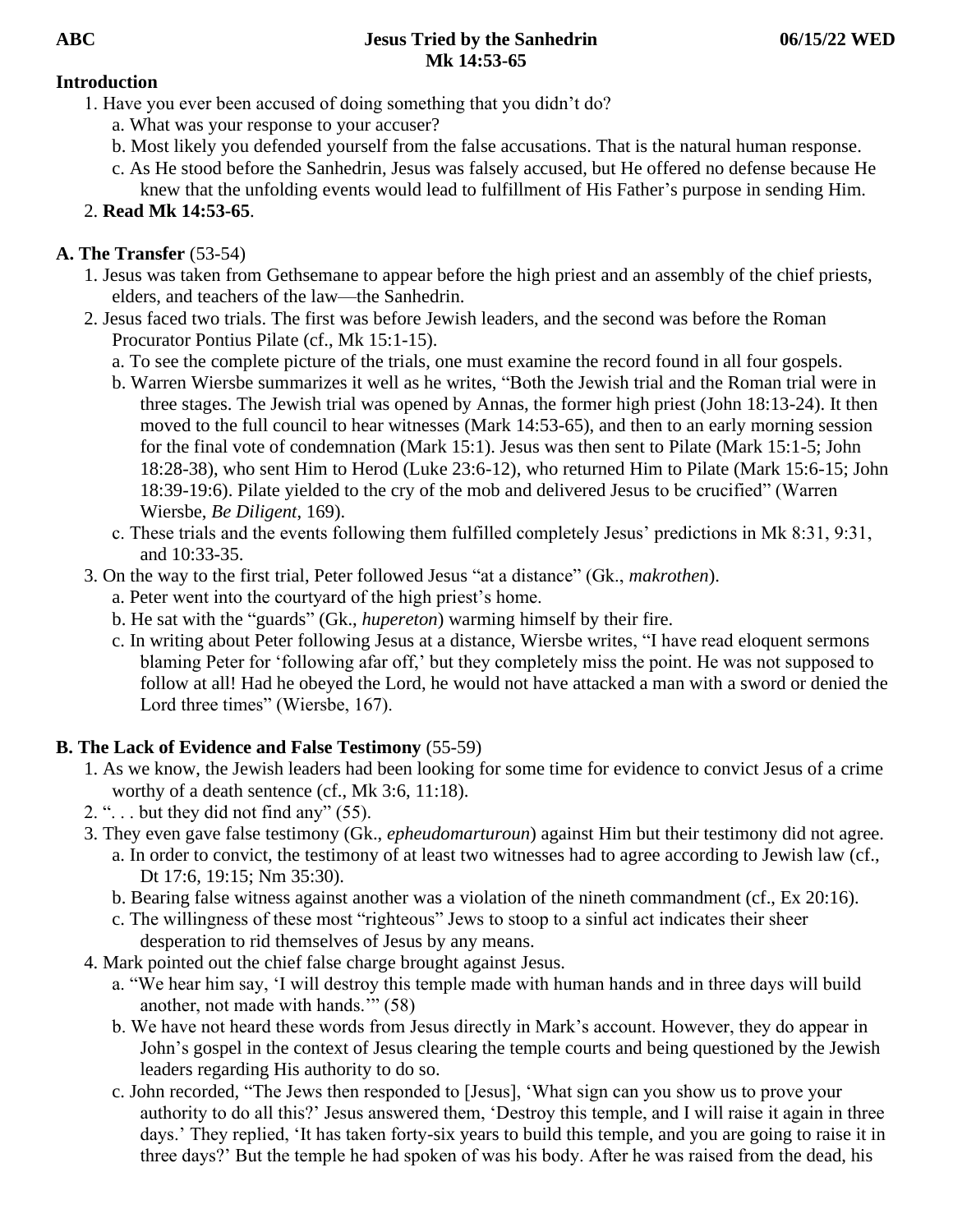disciples recalled what he had said. Then they believed the scripture and the words that Jesus had spoken" (Jn 2:18-22).

d. But even in their attempt to use Jesus' words against Him, ". . . their testimony did not agree" (59).

5. Daniel Akin observes, "A false witness will find ways to lie no matter the facts. A true witness will tell the truth no matter the consequences" (Daniel Akin, *Exalting Jesus in Mark*, 339).

### **C. The Interrogation and Condemnation of Jesus** (60-65)

- 1. Caiaphas, the high priest named in Mt 26:57, took matters into his own hands with a direct interrogation of Jesus.
	- a. "Are you not going to answer? What is this testimony that these men are bringing against you?" (60b)
	- b. Caiaphas hoped Jesus might be tripped up in trying to answer the false charges. He appealed to the natural human instincts of self-defense and preservation.
	- c. Jesus did not take the bait but ". . . remained silent and gave no answer" (61a). This was a fulfillment of prophecy in Isa 53:7, "He was oppressed and afflicted, yet he did not open his mouth; he was led like a lamb to the slaughter, and as a sheep before its shearers is silent, so he did not open his mouth."
	- d. Jesus knew the verdict was already in before the trial began. There was no need for a defense that would not prevail anyway. He had already submitted Himself to His Father's will in Gethsemane.
- 2. So, Caiaphas cut to the chase with the direct and open question that was in everyone's mind: "Are you the Messiah, the Son of the Blessed One?" (61b)
	- a. James Edwards notes, "The effect is to put a full Christological confession into the mouth of the high priest! . . . His arch-prosecutor confesses his name! How ironic that in the Gospel of Mark the two most complete Christological confessions from humans occur in the mouth of those responsible for Jesus' death: the high priest in 14:61 and the centurion at the cross in 15:39) (James Edwards, *Mark*, 446).
	- b. Peter had confessed Jesus as Messiah Mk 8:29, but Jesus had cautioned His disciples to keep this truth about His identity a secret (cf., Mk 8:30). The time for openly proclaiming the Messianic Secret about Jesus had now come.
	- c. Jesus answered, "I am . . . And you will see the Son of Man sitting at the right hand of the Mighty One and coming on the clouds of heaven" (62).
		- 1) "I am" is most likely a reference to the fact that Jesus is Yahweh (Hb., I am) in flesh (cf., Ex  $3:14$ ).
		- 2) The reference to "Son of Man," Jesus' favorite name for Himself, pointed to the eschatological events of Daniel 7:13ff as the Son of Man receives power from God Almighty in the end time to come and rule with justice, righteousness, and peace over the earth for eternity.
		- 3) Jesus pointed to the reality that although the Jewish leaders now sat in judgment of Him, the time will come at the end of days when they will see Him standing in judgment of them.
- 3. Caiaphas "tore his clothes" at Jesus' answer which was a sign of great distress/grief/indignation. (63)
	- a. The testimony of false witnesses had not been successful, but now Jesus' own words convicted Him in the minds of the high priest and the members of the Sanhedrin.
	- b. There was no longer a need for witnesses as Jesus had confessed to claiming to be the Messiah, which was blasphemy in the minds of the Jewish leaders.
	- c. Of course, we know that what Jesus confessed was not a lie but the truth!
	- d. It was the high priest and Jewish leaders who committed blasphemy by reviling and rejecting Jesus.
- 4. Caiaphas announced the charge, "You have heard the blasphemy (Gk., *blasphemias*)" and asked for the sentence. (64ab)
	- a. "They all condemned (*katekrinan*) him as worthy of death (Gk., *thanatou*)" (64c)
	- b. They then acted in accordance with their sentence as they "spit at him . . . blindfolded him, struck him with their fists, and said, 'Prophesy'" (65a)
	- c. The guards also "beat" (Gk., *rapismasin*) Jesus. These were the same guards with whom Peter had earlier set warming himself in the courtyard.